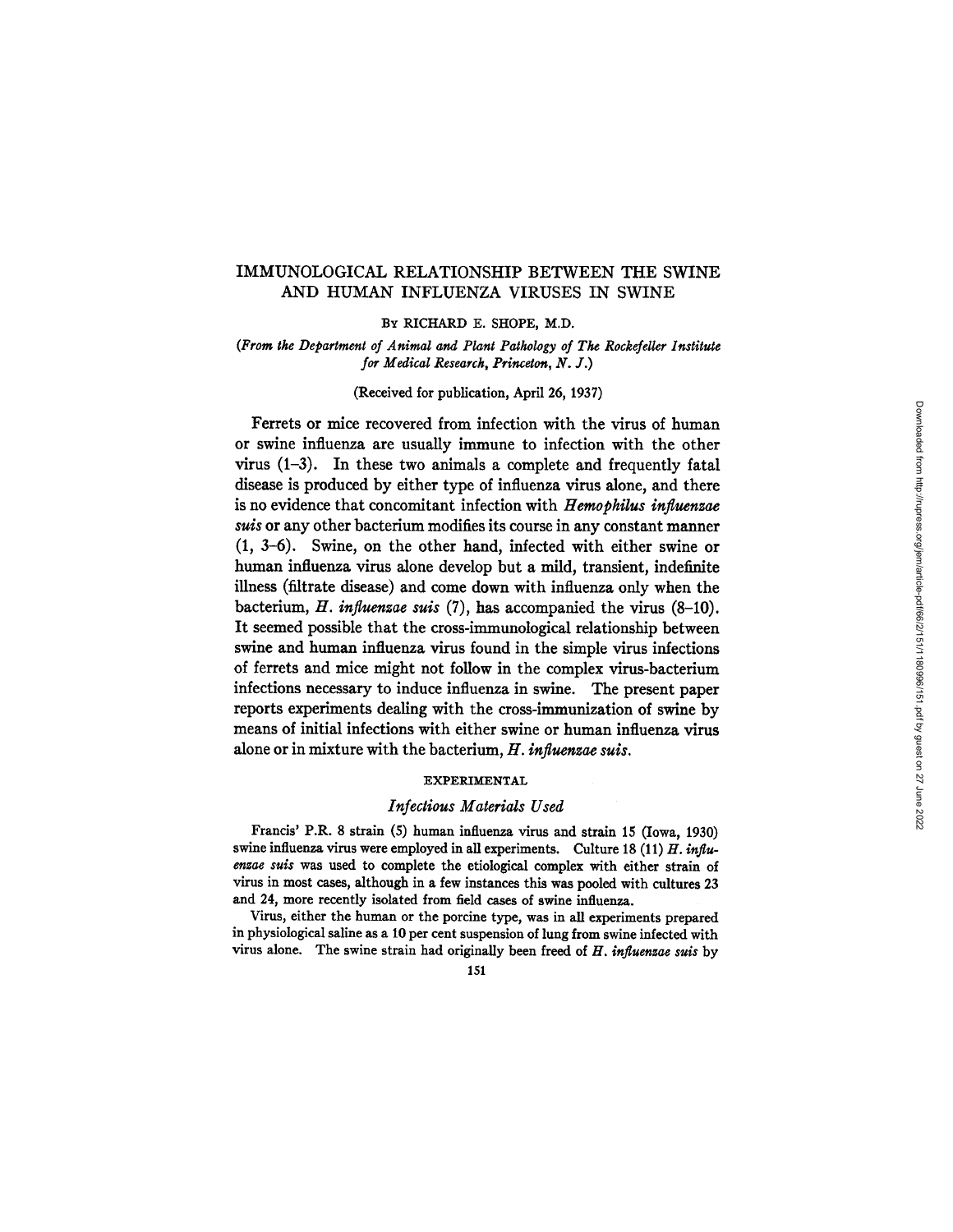#### 152 SWINE AND HUMAN *INFLUENZA* VIRUSES IN SWINE

Berkefeld filtration or by serial passage through ferrets or mice. Swine whose infections were to be with virus alone were given from 6 to 10 cc. of the supernatant fluid from sedimented but uncentrifuged suspensions intranasally. Swine whose infections were to be with a mixture of virus and bacterium received, in addition to virus, 0.5 to 1 cc. of a 24 hour horse blood culture<sup>1</sup> of *H. influenzae suis.* The culture was mixed with the virus suspension just prior to its administration intranasally. Variations in the dosage of either virus or bacterium, within the limits used in the present experiments, had no influence on the results obtained.

## *Immunity to Swine Influenza Induced by Infection with Human Influenza Virus Alone or in Mixture with Hemophilus influenzae suis*

Eight swine were inoculated intranasally with a mixture of human influenza virus and *H. influenzae suis.* As noted in Table I, 6 of these animals developed an illness that was clinically characteristic of a mild swine influenza. The remaining 2 came down with an illness which clinically resembled that produced in swine by infection with virus alone, and it is believed that in these *H*. *influenzae suis* failed to become established with the virus in the respiratory tract. The occasional failure of this bacterium to establish itself with human influenza virus in the swine respiratory tract is well known from earlier work (10).

Nine swine inoculated intranasally with human influenza virus alone developed the mild, indefinite, filtrate disease. 2 other swine receiving human influenza virus alone intranasally twice at 20 day intervals exhibited symptoms of filtrate disease following the first inoculation only.

When the swine had completely recovered from their human influenza infections they were tested for immunity to swine influenza by inoculating them intranasally, together with control swine, with a mixture of swine influenza virus and *H. influenzae suis.* The results of these tests for immunity are outlined in Table I.

As shown in the table, 6 of the 8 swine whose initial infection had been with a mixture of human influenza virus and *H. influenzae suis*  proved immune to swine influenza. Of the remaining animals, swine 1820 developed a transient fever but did not appear ill, while the other one, swine 1823, whose initial infection had clinically resembled filtrate disease, was febrile and depressed and exhibited a scattered lobular pneumonia when autopsied on the 3rd day. Swine influenza virus was demonstrated, by mouse inoculation, in the lung of this animal although its presence could not be demonstrated in the turbi-

<sup>1</sup>0.5 to 1 cc. of sterile defibrinated horse blood added to a plain agar slant. In this medium *H. influenzae suis* grows largely in the blood at the base of the slant with only scant colony formation on the agar surface.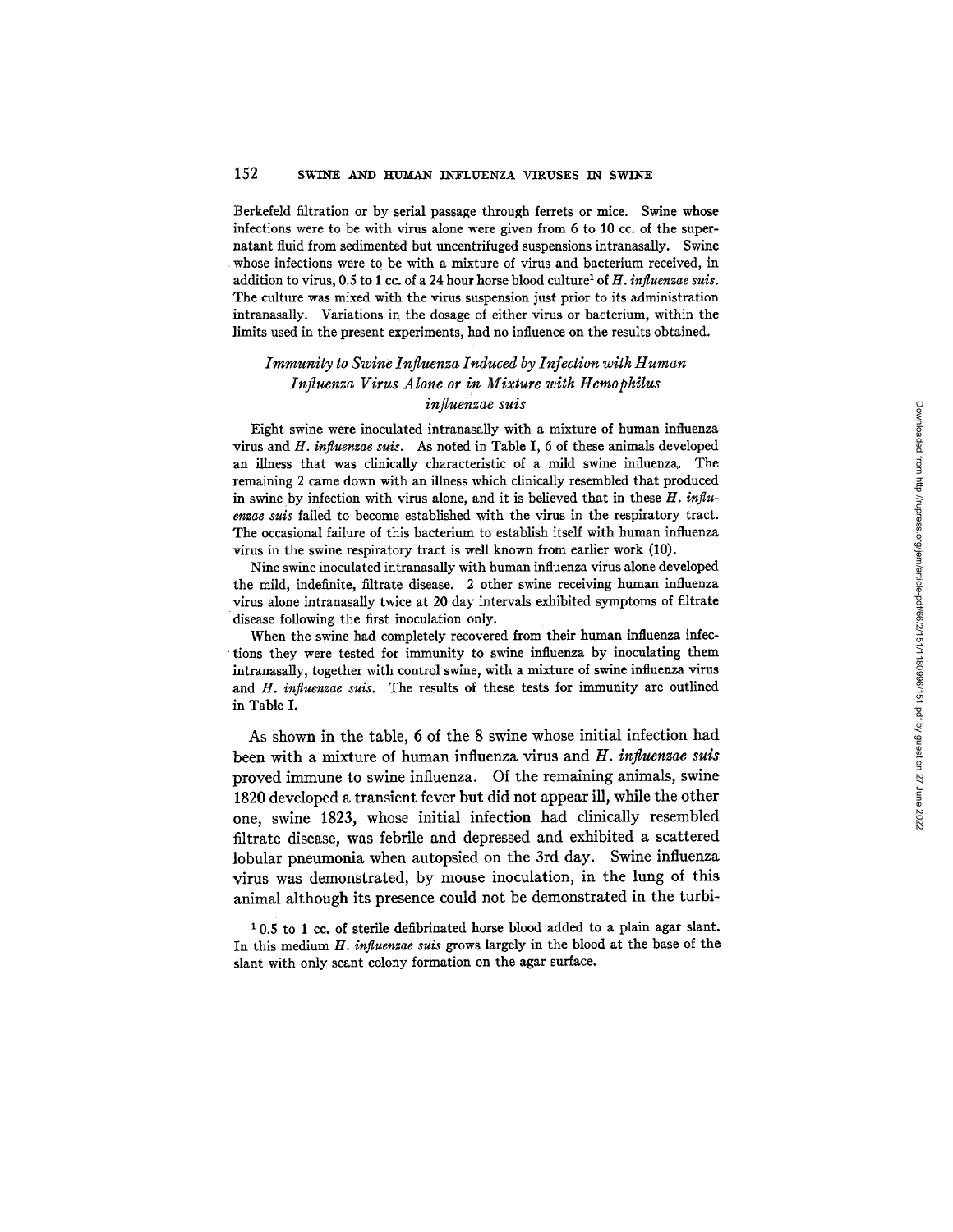hates. *H. influenzae suis* could not be cultivated from either the lung or terminal bronchi.

Four of the 6 swine that had appeared clinically immune to swine influenza were killed and autopsied on the 3rd or 4th day after inoculation. No lesions of swine influenza were seen in their respiratory tracts. Their lungs appeared normal aside from scant, old, puckering scars in the anterior lobes, evidently residual for their initial human influenza infection. Virus could not be demonstrated by mouse inoculation in the lungs of any of the animals nor in the turbinates of 2 tested. Neither could *H. influenzae suis* be cultivated from their lungs or terminal bronchi. Autopsy thus confirmed the clinical evidence that these 4 swine had been immune to swine influenza. The remaining 3 of the 8 swine initially infected with human influenza virus and *H. influenzae suis* were kept under observation in order later to obtain serum for neutralizing antibody studies.

The results obtained in the swine whose initial infections had been with human influenza virus alone differed from those just described. Only 1 animal, swine 1780, proved completely immune to swine influenza. The remaining 8 developed disease varying clinically from that seen in normal swine infected with swine influenza to that in which the salient features were merely a transient depression with or without fever. 6 of these animals were killed and autopsied on the 3rd or 4th day. One, swine 1729, showed no influenzal pneumonia; 1, swine 1747, showed only a pleuritis; while, in the remaining 4, pneumonias of from 1 to 3 lobes were encountered. These pneumonias were qualitatively like those seen in the control animals but were in most cases less extensive. However, although swine influenza virus was regularly detectable by mouse inoculation in the turbinatea and lungs of the control swine, it was either not demonstrated or present only in low concentrations in the turbinates and lungs of the human virus-lmmune animals. *H. influenzae suis* could be cultivated from the lungs of 4 of the 6 swine autopsied and from the terminal bronchi of all. Its presence in this group of animals was in striking contrast to its uniform absence in the lungs and terminal bronchi of the swine whose initial infection had been with a mixture of human virus and *H. influenzae suis.* 

The 2 swine that had been inoculated intranasally twice at 20 day intervals with human influenza virus alone were found clinically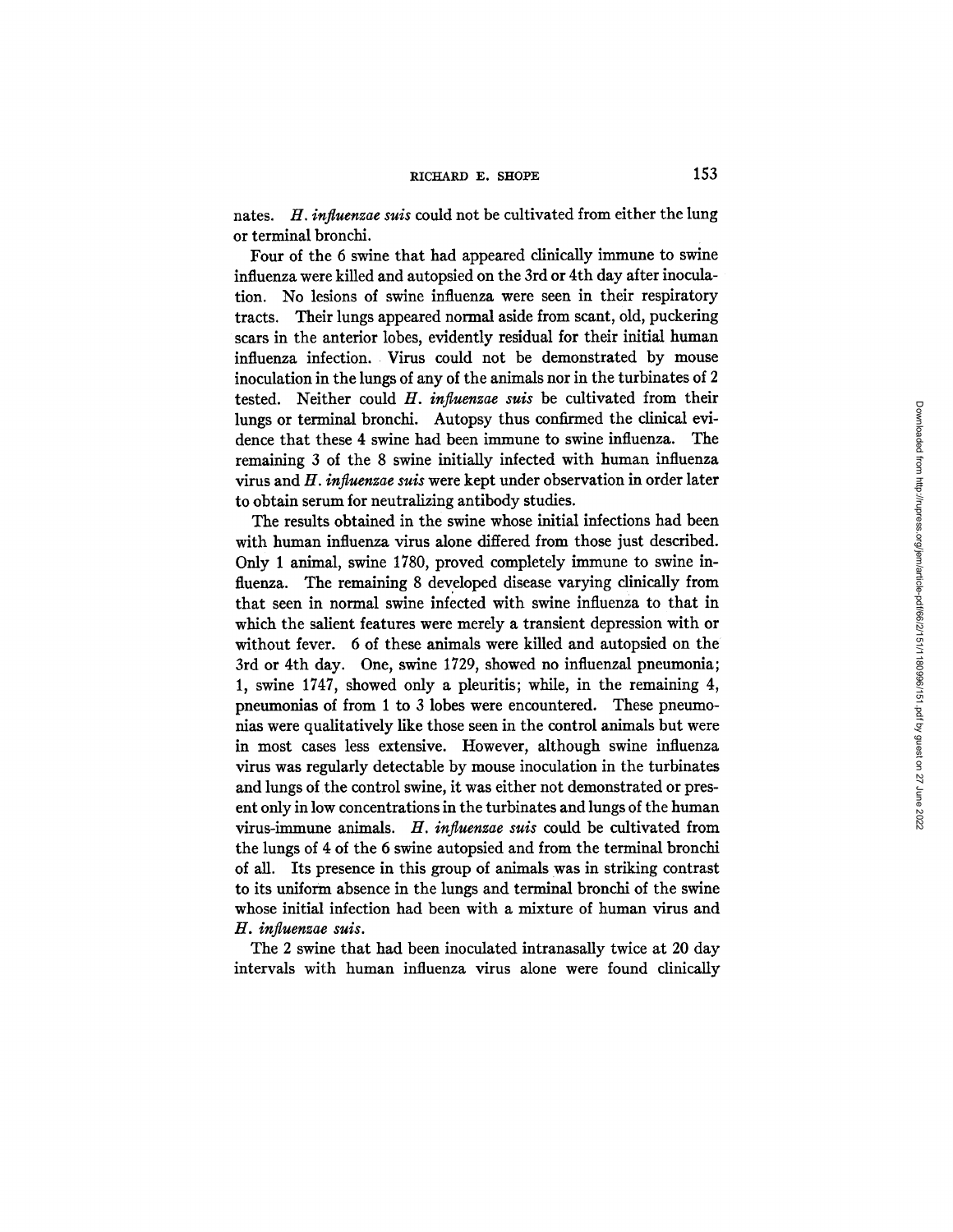TABLE I

Immunily to Swine Influenza Induced by Infection with Human Influenza Virus Alone or in Mixture with Hemophilus<br>influenzae suis

|           |                              | Human influenza infection |    |            |                |                               |                         |                   | Test for immunity to swine influenzat |                     |                     |                       |
|-----------|------------------------------|---------------------------|----|------------|----------------|-------------------------------|-------------------------|-------------------|---------------------------------------|---------------------|---------------------|-----------------------|
|           |                              |                           |    |            |                |                               |                         |                   |                                       | Findings at autopsy |                     |                       |
|           | Inoculated intranasally with |                           |    |            | Result         |                               | Clinical illness        |                   | Virus in                              |                     |                     | H. influenzae suis in |
| Swine No. |                              |                           |    |            |                | Time between infec-<br>tions* |                         | Lung lesions      | Turbinates                            | Lung                | Terminal<br>bronchi | Lung                  |
|           |                              |                           |    |            |                | days                          |                         |                   |                                       |                     |                     |                       |
| 1599      | Human influenza virus $+E$ . |                           |    |            | Mild influ-    | $\mathbf{a}$                  | None                    | Scant and old Not |                                       | Absent              | Absent              | Absent                |
|           | influenzae suis              |                           |    | enza       |                |                               |                         |                   | tested                                |                     |                     |                       |
| 1605      | 4                            |                           |    | $\ddot{ }$ | 3              | $\mathbf{a}$                  | ៵                       | ă<br>ă            | $\frac{1}{2}$                         | ă                   | ž                   | 2                     |
| 1714      | ะ                            |                           |    | ă          | ٧              | $\overline{13}$               |                         | ۵                 | Absent                                | 3                   | ะ                   | ҉                     |
| 1739      | ҉                            | ×                         |    | ă          | ៵              | 13                            |                         | ë                 | ă                                     | ₹                   | ҉                   | ҉                     |
| 1823      | ٧                            | ะ                         |    |            | "Filtrate dis- | $\ddot{3}$                    | Fever and de-           | Scattered         | ă                                     | Present             | ă                   | ٧                     |
|           |                              |                           |    | ease"      |                |                               | pression                | lobular           |                                       |                     |                     |                       |
|           |                              |                           |    |            |                |                               |                         | pneumonia         |                                       |                     |                     |                       |
| 1720      | Human influenza virus alone  |                           |    | ž          | $\ddot{ }$     | $\frac{3}{2}$                 | Mild influenza          | 1 lobe pneu-      | ¥                                     | Absent              | Present             | Present               |
|           |                              |                           |    |            |                |                               |                         | monia             |                                       |                     |                     |                       |
| 1729      | ž<br>$\ddot{ }$              | ٧                         | ă  | $\ddot{a}$ | ă              | $\overline{13}$               | Depression, no<br>fever | Scant and old     | Present                               | ₹                   | ă                   | Absent                |
| 1742      | ¥<br>ă,                      | ≈                         | ¥  | 3          | 3              | $\overline{a}$                | Typical influ-          | 2 lobe pneu-      | ă                                     | Present             | ҉                   | Present               |
|           |                              |                           |    |            |                |                               | enza                    | monia             |                                       |                     |                     |                       |
| 1746      | ะ<br>z                       | z                         | ҉  | ă          | Ξ              | $\mathbf{a}$                  | Mild influenza          | 3 lobe pneu-      | Absent                                | Absent              | 3                   | ă                     |
|           |                              |                           |    |            |                |                               |                         | monia             |                                       |                     |                     |                       |
| 1747      | ¥<br>ă                       | ÷                         | ä, | ¥          | 3              | $\overline{a}$                | Fever and de-           | Bilateral         | Present                               | ¥                   | š                   | z                     |
|           |                              |                           |    |            |                |                               | pression                | pleuritis         |                                       |                     |                     |                       |
| 1779      | ž<br>ă                       | ₩                         | ¥  | ₹          | ă              | $\overline{a}$                | Depression,             | Scant pneu-       | Absent                                | Present             | ¥                   | Absent                |
|           |                              |                           |    |            |                |                               | no fever                | monia             |                                       |                     |                     |                       |
| 1662      | Nil, control                 |                           |    |            |                |                               | Typical influ-          | 5 lobe pneu-      | ž<br>Ž                                | X <sub>ot</sub>     | 4                   | Present               |
|           |                              |                           |    |            |                |                               | enza                    | monia             | tested                                | tested              |                     |                       |

# $154$  SWINE AND HUMAN INFLUENZA VIRUSES IN SWINE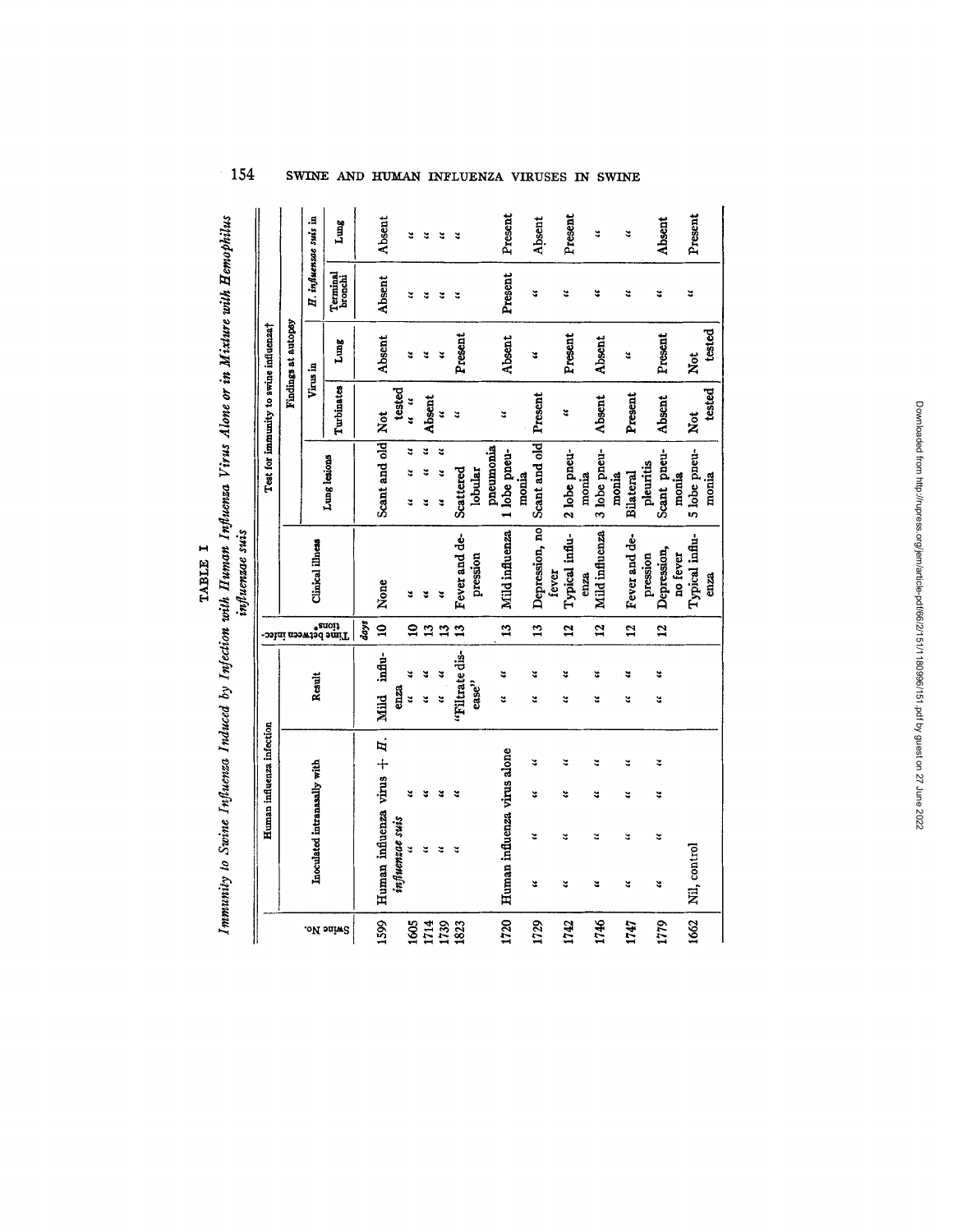| 1664 | ă | ă                                                                                                                                                                                                 |                 |                 | ă<br>¥          | 3 lobe pneu-                 | $\frac{1}{2}$ | Present    | ÷ | ÷, |
|------|---|---------------------------------------------------------------------------------------------------------------------------------------------------------------------------------------------------|-----------------|-----------------|-----------------|------------------------------|---------------|------------|---|----|
|      |   |                                                                                                                                                                                                   |                 |                 |                 | monia                        |               |            |   |    |
| 1693 | 3 | ă                                                                                                                                                                                                 |                 |                 | 2<br>ă          | 5 lobe pneu-                 | Present       | 3          | ₹ | ¥  |
|      |   |                                                                                                                                                                                                   |                 |                 |                 | monia                        |               |            |   |    |
| 1698 | ă | 2                                                                                                                                                                                                 |                 |                 | 3<br>₹          | 4 lobe pneu-                 | Not           | Not        | ₩ | ă  |
|      |   |                                                                                                                                                                                                   |                 |                 |                 | monia                        | tested        | tested     |   |    |
| 1784 | 3 | ž                                                                                                                                                                                                 |                 |                 | Mild influenza  | 3 lobe pneu-                 | Present       | Present    | ă | ₩  |
|      |   |                                                                                                                                                                                                   |                 |                 |                 | monia                        |               |            |   |    |
| 1717 | ž | ž                                                                                                                                                                                                 |                 |                 | Typical influ-  | 4 lobe pneu-                 | ă             | $\ddot{ }$ | э | ¥  |
|      |   |                                                                                                                                                                                                   |                 |                 | enza            | monia                        |               |            |   |    |
| 1763 | ž | ž                                                                                                                                                                                                 |                 |                 | ă<br>$\ddot{•}$ | 3 lobe pneu-                 | ¥             | z          | ҉ | ă  |
|      |   |                                                                                                                                                                                                   |                 |                 |                 | monia                        |               |            |   |    |
| 1830 | š | z                                                                                                                                                                                                 |                 |                 | ă<br>₹          | 5 lobe pneu-                 | ₩             | ¥          | ₹ | ₩  |
|      |   |                                                                                                                                                                                                   |                 |                 |                 | monia                        |               |            |   |    |
| 1819 |   | Human influenza virus $+ H$ .                                                                                                                                                                     | Filtrate dis-   | $\frac{13}{2}$  | None            |                              |               |            |   |    |
|      |   | infuenzae suis                                                                                                                                                                                    | ease            |                 |                 |                              |               |            |   |    |
| 1820 |   | ă<br>3                                                                                                                                                                                            | Mild influ-     | $\frac{13}{ }$  | Transient       |                              |               |            |   |    |
|      |   |                                                                                                                                                                                                   | enza            |                 | fever, not ill  |                              |               |            |   |    |
| 1821 |   | 3<br>٧                                                                                                                                                                                            | ž<br>u          | $\overline{13}$ | None            |                              |               |            |   |    |
| 1645 |   | Human influenza virus alone                                                                                                                                                                       | Filtrate dis-   | $\frac{1}{2}$   | Fever and de-   |                              |               |            |   |    |
|      |   |                                                                                                                                                                                                   | ease            |                 | pression        |                              |               |            |   |    |
| 1657 |   | Human influenza virus alone                                                                                                                                                                       | Filtrate dis-   | $\mathbf{H}$    | None            | Not autopsied, see Table III |               |            |   |    |
|      |   | twice at 20 day interval                                                                                                                                                                          | ease after      |                 |                 |                              |               |            |   |    |
|      |   |                                                                                                                                                                                                   | 1st inocula-    |                 |                 |                              |               |            |   |    |
|      |   |                                                                                                                                                                                                   | tion            |                 |                 |                              |               |            |   |    |
| 1659 |   | ë<br>₹                                                                                                                                                                                            | ž<br>¥          | $\mathbf{1}$    | ¥               |                              |               |            |   |    |
| 1750 |   | Human influenza virus alone                                                                                                                                                                       | Filtrate dis-   | $\frac{1}{2}$   | Mild influenza  |                              |               |            |   |    |
|      |   |                                                                                                                                                                                                   | ease            |                 |                 |                              |               |            |   |    |
| 1780 | 4 | ¥<br>ă<br>ă                                                                                                                                                                                       | 3<br>$\ddot{ }$ | $\frac{1}{2}$   | None            |                              |               |            |   |    |
|      |   | *Sera obtained at end of this interval neutralized the human but not the swine influenza virus in all cases.<br>the common large the state of the common the common common contract $H$ is common |                 |                 |                 |                              |               |            |   |    |

and H. influenzae suis. virus Thiranasal inoculation with mixture of swine influenza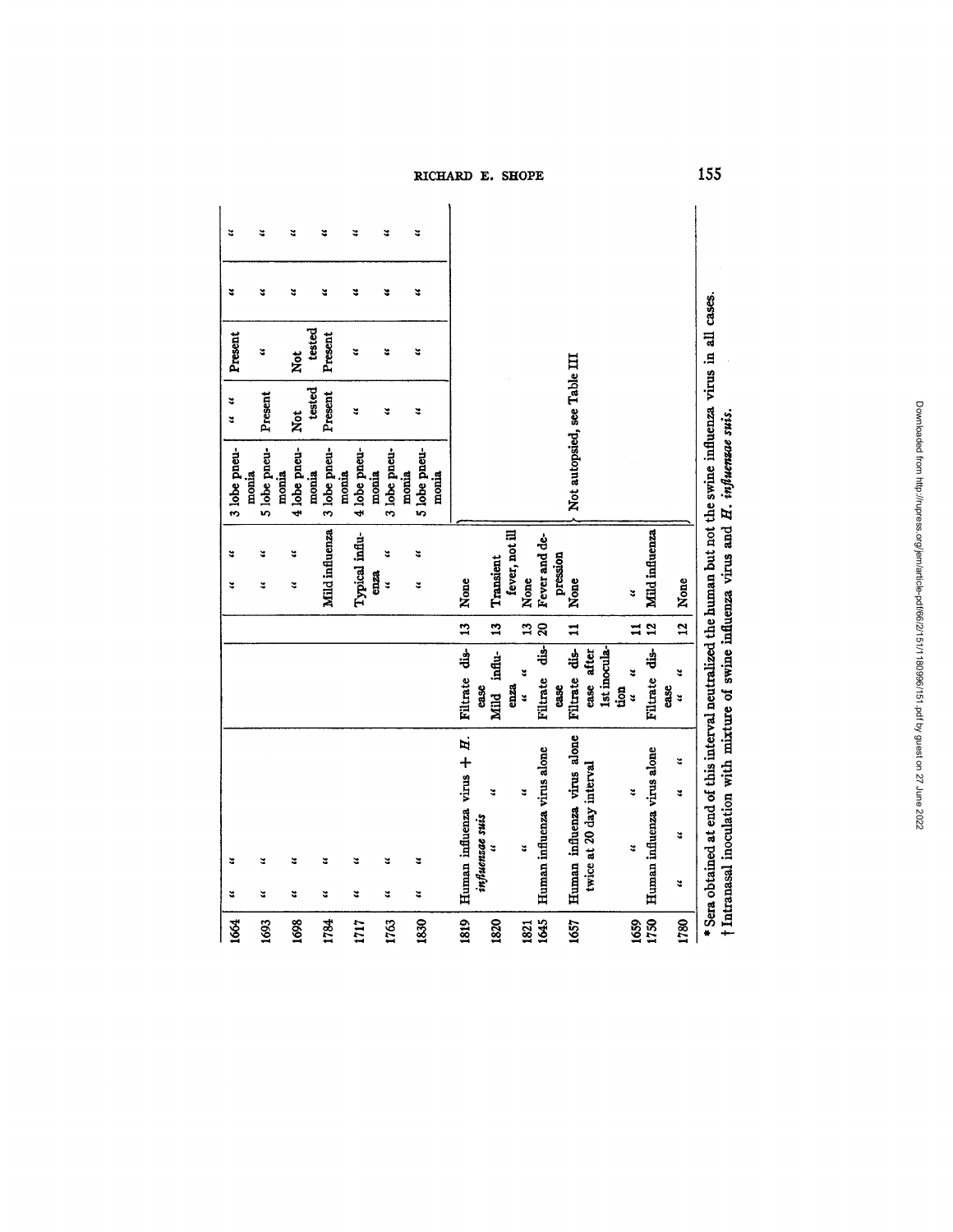immune to swine influenza when later tested. They, together with 3 swine receiving a single injection of human influenza virus prior to testing for immunity to swine influenza, were kept under observation in order subsequently to obtain serum for neutralizing antibody studies.

It would appear from these experiments that, while initial infection with a mixture of human influenza virus and *H. influenzae suis* usually immunizes swine to swine influenza, initial infection with the human virus alone usually fails to do so, although it does appreciably alter their susceptibility. That the cross-immunity to swine influenza conferred by a primary infection with the human agent is not associated with demonstrable virus-neutralizing antibodies for the swine virus is indicated by the fact that the sera of all 19 swine studied, obtained just prior to the inoculation test for immunity to swine influenza, failed to neutralize the swine agent. All, however, neutralized the human virus completely.

*Technique of the Neutralization Tests.--The* neutralization tests recorded throughout this paper were conducted in the usual way in mice (12), employing the supernatant of a 2 per cent suspension of infected mouse lung as virus and mixing this in equal parts with the undiluted sera to be tested. Either 3 or 4 mice, while under ether narcosis, were inoculated in each test by dipping their noses in the virus-serum mixture contained in a slightly tilted Petri dish. Surviving mice were killed on the 7th day and their lungs, together with those of mice dying earlier, were examined for the presence of influenza lesions. Mice which survived 7 days and whose lungs showed no influenzal pneumonia at autopsy were considered to have received a completely neutralizing serum, mice which survived 7 days but whose lungs showed influenzal lesions at autopsy were considered to have received a partially neutralizing serum, while mice which died of an influenzal pneumonia during the period of observation were considered to have received a non-neutralizing serum. The swine and human viruses employed in the neutralization tests were of such virulence as to kill all control mice within 7 days.

### *Immunity to Human Influenza Infection 2 Induced by Infection with Swine Influenza or Swine Influenza Virus Alone*

Six swine inoculated intranasally with a mixture of swine influenza virus and *H. influenzae suis* developed swine influenza. 8 swine inoculated intranasally

<sup>2</sup> In order to simplify terminology, "human influenza infection" is used to indicate an infection with a mixture of human influenza virus and *H. influenzae suis.*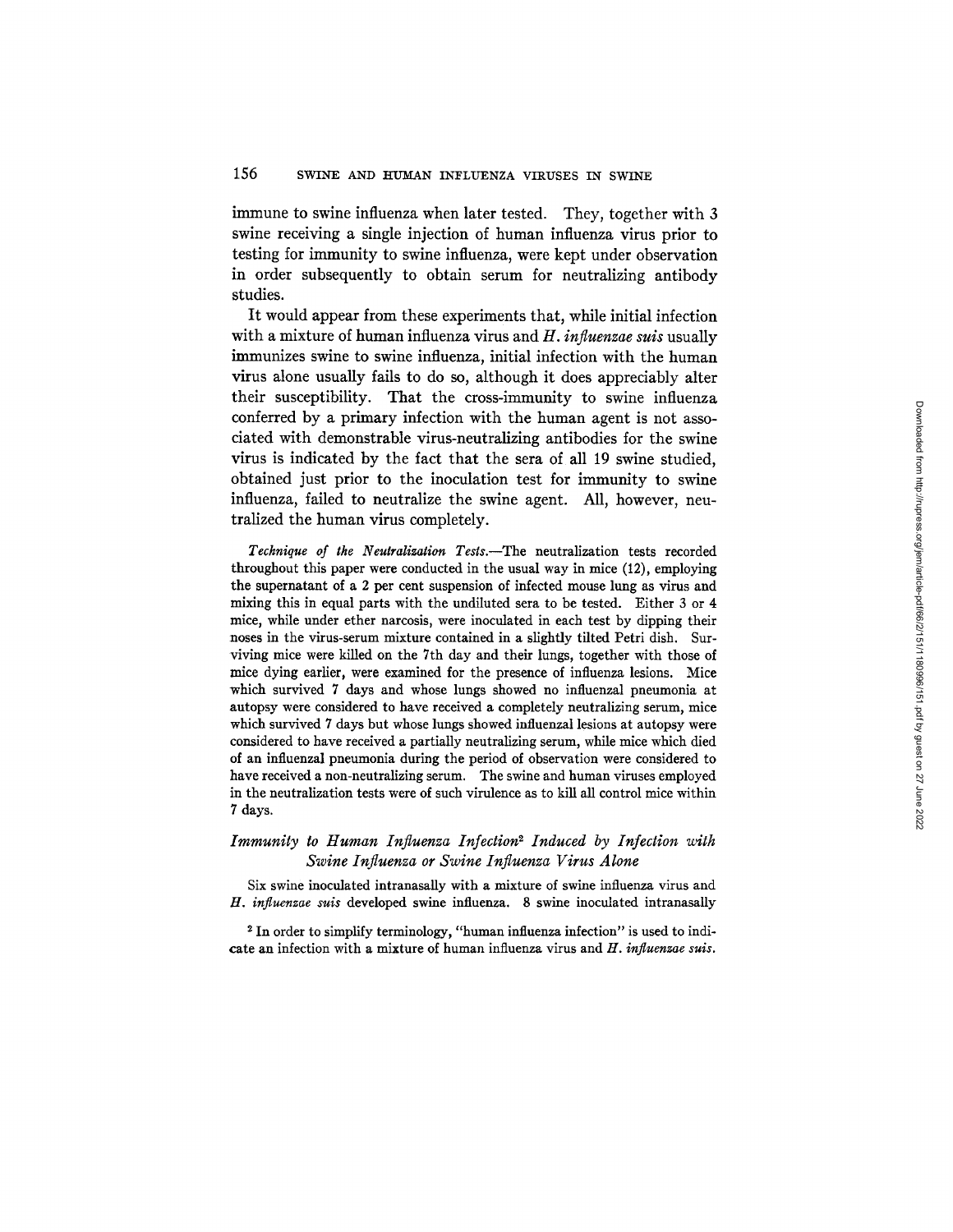with swine influenza virus alone came down with filtrate disease. Following complete recovery all 14 animals were tested for immunity to human influenza infection by inoculating them intranasally, together with control swine, with a mixture of human influenza virus and *H. influenzae suis.* The results of these tests for immunity are given in Table II.

As shown in the table, all 6 of the swine initially infected with swine influenza proved clinically immune to human influenza infection. 2 of these animals were killed and autopsied on the 4th day after inoculation. No lesions of human influenza infection were seen in their respiratory tracts and their lungs appeared normal aside from old healing lesions in the anterior lobes, residual from the initial swine influenza infections. Virus could not be demonstrated by mouse inoculation in the lungs or turbinates and *H. influenzae suis* could not be cultivated from either the lungs or terminal bronchi. Clinical evidence of immunity was thus confirmed by postmortem findings. The remaining 4 swine in the group were saved for later neutralizing antibody studies.

Of the 8 swine initially infected with swine influenza virus alone, 6 proved clinically immune to later human influenza infection. The remaining 2 became ill, but in neither of these were the postmortem findings characteristic of a human influenza infection. One animal (swine 1778) showed no recent respiratory tract lesions at all, merely an old, unresolved, scattered, lobular pneumonia probably persisting since the initial swine virus infection. The other animal (swine 1673) had a bilateral fibrinous pleuritis and pericarditis and from the exudate *H. influenzae suis* and a streptococcus were cultivated. 2 of the clinically immune animals killed and autopsied 4 days after inoculation showed no lesions of human influenza infection. In the anterior lobes of the lungs of both animals were scant contracted old scars evidently the result of healing swine influenza virus lesions. Virus could not be demonstrated by mouse inoculation in the turbinates or lungs of any of the 4 swine autopsied. The remaining 4 swine in the group, all clinically immune to human influenza infection, were kept under observation for later neutralizing antibody studies.

It is apparent from these experiments that initial infection with both the agents responsible for swine influenza or the swine influenza virus alone usually immunizes swine to human influenza infection, and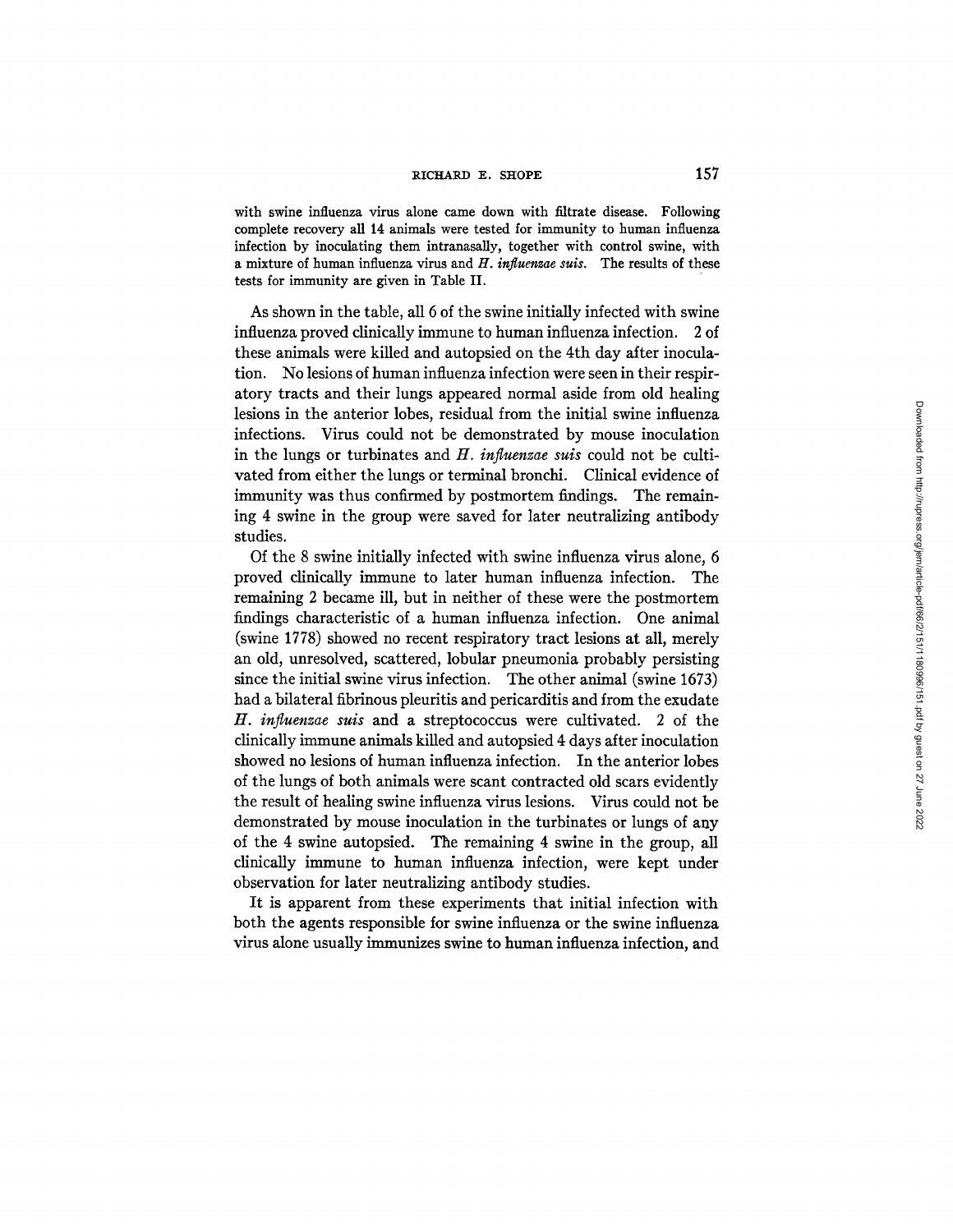| □           |  |
|-------------|--|
| Р<br>۹<br>F |  |

Immunity to Infection with Mixture of Humon Influenza Virus and Hemophilus influenzae suis Induced by Infection with<br>Swine Information of Swine Influenza or Swine Influenza Virus Alone

|           |              |                                 |   | Swine influenza infection |            |                   |                               |                       | Test for immunity to human influenza infection |            |                     |                            |         |
|-----------|--------------|---------------------------------|---|---------------------------|------------|-------------------|-------------------------------|-----------------------|------------------------------------------------|------------|---------------------|----------------------------|---------|
|           |              |                                 |   |                           |            |                   |                               |                       |                                                |            | Findings at autopsy |                            |         |
|           |              | Inoculated intranasally with    |   |                           |            | Result            |                               | Clinical illness      |                                                | Virus in   |                     | H. influenzae suis in      |         |
| Swine No. |              |                                 |   |                           |            |                   | Time between infec-<br>tions* |                       | Lung lesions                                   | Turbinates | Lung                | <b>Terminal</b><br>bronchi | Lung    |
|           |              |                                 |   |                           |            |                   | days                          |                       |                                                |            |                     |                            |         |
| 1723      |              | Swine influenza virus $+$ $H$ . |   |                           |            | Typical influ- 13 |                               | None                  | Old and heal- Absent                           |            | Absent              | Absent                     | Absent  |
|           |              | infuenzae suis                  |   |                           | enza       |                   |                               |                       | a<br>Bu                                        |            |                     |                            |         |
| 1815      |              | $\ddot{a}$                      | 2 |                           |            | Mild influ-       | $\mathbf{a}$                  | 4                     |                                                | z          | ă                   | ă                          | ă       |
|           |              |                                 |   |                           | enza       |                   |                               |                       |                                                |            |                     |                            |         |
| 1673      |              | Swine influenza virus alone     |   |                           | Filtrate   |                   | 13                            | and<br>Fever          | Bilateral                                      | ≍          | ă                   | ä                          | Present |
|           |              |                                 |   |                           |            | disease           |                               | prostration           | pleuritis                                      |            |                     |                            |         |
| 1727      | 2            | ₹                               | z | ¥                         | $\ddot{ }$ | ă                 | $\tilde{a}$                   | None                  | dd<br>Scant                                    | ะ          | ż                   | ¥                          | Absent  |
|           |              |                                 |   |                           |            |                   |                               |                       | <b>SCBTS</b>                                   |            |                     |                            |         |
| 1776      |              | 3                               | 3 |                           | ž          |                   | Z,                            | ž                     | š<br>$\ddot{\phantom{0}}$                      | ะ          | ٣                   | Present                    | 3       |
| 1778      | ะ            | ۳                               | ¥ |                           | ž          | ะ                 | $\overline{a}$                | Transient             | Scattered old                                  | ะ          | 2                   | ă                          | Present |
|           |              |                                 |   |                           |            |                   |                               | fever                 | lobular                                        |            |                     |                            |         |
|           |              |                                 |   |                           |            |                   |                               |                       | pneumonia                                      |            |                     |                            |         |
| 1691      | Nil, control |                                 |   |                           |            |                   |                               | Mild influenza        | 1 lobe pneu-                                   | Present    | Present             | ă                          | ă,      |
|           |              |                                 |   |                           |            |                   |                               |                       | monia                                          |            |                     |                            |         |
| 1672      | 3            | 3                               |   |                           |            |                   |                               | Filtrate dis-         | Scant, scat-                                   | 4          | ă                   | Absent                     | Absent  |
|           |              |                                 |   |                           |            |                   |                               | ease                  | tered and                                      |            |                     |                            |         |
|           |              |                                 |   |                           |            |                   |                               |                       | lobular                                        |            |                     |                            |         |
| 1741      | ٣            | ۲                               |   |                           |            |                   |                               | influ-<br><b>Mild</b> | 1.5 lobe pneu-                                 | ҉          | ă                   | Present                    | Present |
|           |              |                                 |   |                           |            |                   |                               | enza                  | monia                                          |            |                     |                            |         |
| 1793      | ҉            |                                 |   |                           |            |                   |                               | ë<br>¥                | ¥<br>$\ddot{a}$                                | ă          | ă                   | ă                          | ă       |

# 158 SWINE AND HUMAN INFLUENZA VIRUSES IN SWINE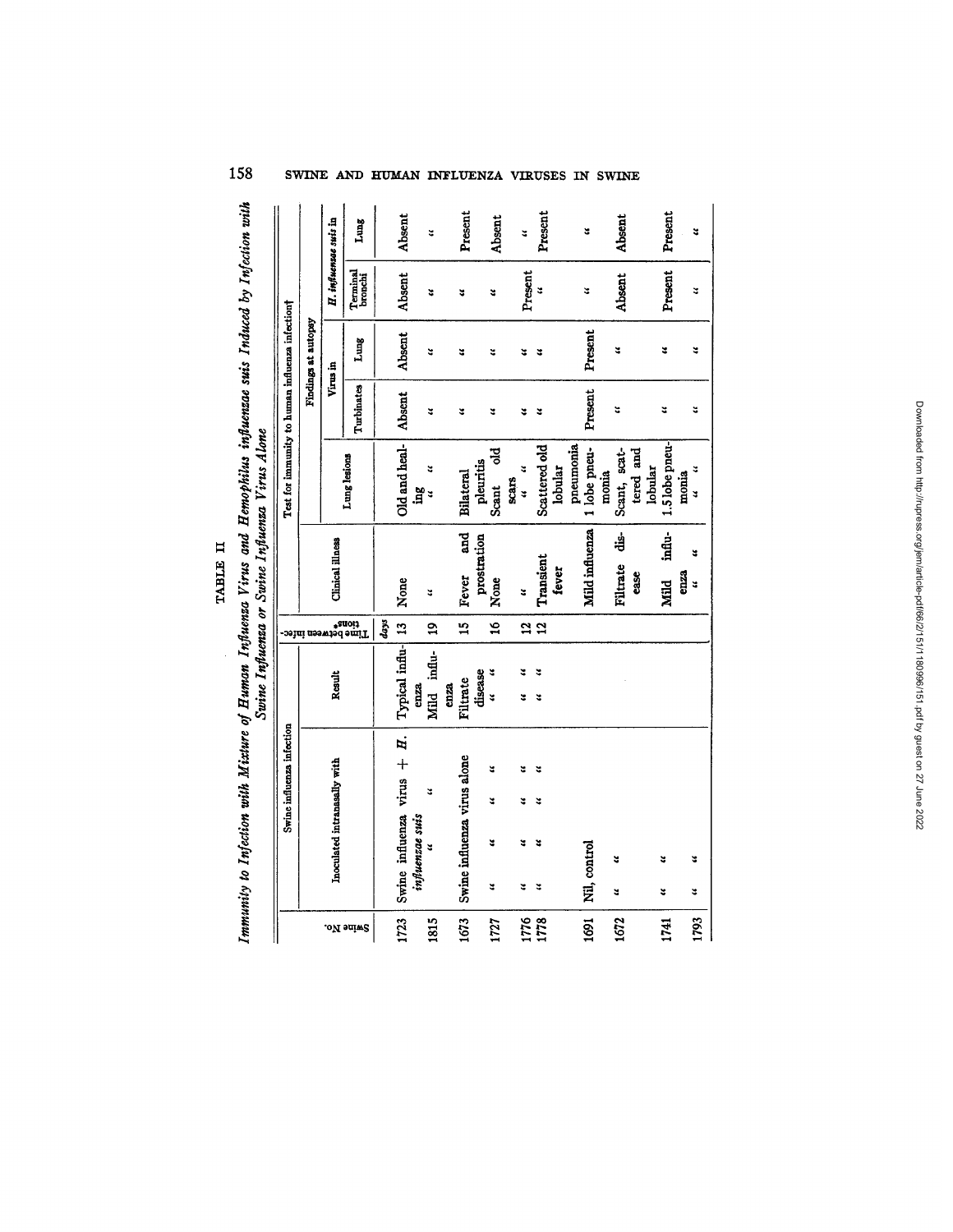| Filtrate dis- Not autop- | sied |                | 3<br>¥    |                                              |                 |                   |       |      | Not autopsied, see Table III |      |                             |         |               |                |                | * Sera obtained at end of this interval neutralized the swine but not the human influenza virus in all cases except that of |
|--------------------------|------|----------------|-----------|----------------------------------------------|-----------------|-------------------|-------|------|------------------------------|------|-----------------------------|---------|---------------|----------------|----------------|-----------------------------------------------------------------------------------------------------------------------------|
|                          | ease | Mild influenza | 4         | None                                         |                 |                   |       |      |                              |      |                             |         |               |                |                |                                                                                                                             |
|                          |      |                |           |                                              |                 |                   |       | 15   | $\mathbf{a}$                 |      | 13                          |         | $\frac{5}{1}$ | $\overline{5}$ | $\overline{5}$ |                                                                                                                             |
|                          |      |                |           |                                              | <b>Ch2A</b>     | Typical influ- 15 | enza. | ă    | $Mid$ $indu-$                | enza | Filtrate                    | disease | u<br>u        |                | 3              |                                                                                                                             |
|                          |      | 3              |           | Swine influenza virus $+ B$ . Mild influ- 18 | influenzae suis | ะ                 |       |      |                              |      | Swine influenza virus alone |         |               |                |                |                                                                                                                             |
| ¥<br>1819                |      | 3<br>1820      | ҉<br>1821 | 1678                                         |                 | 1683              |       | 1787 | 1801                         |      | 1665                        |         | 1668          | 1744           | 1775           |                                                                                                                             |

swine 1744 (see Table III).<br>† Intranasal inoculation with mixture of human influenza virus and  $H$ . influenzae suis.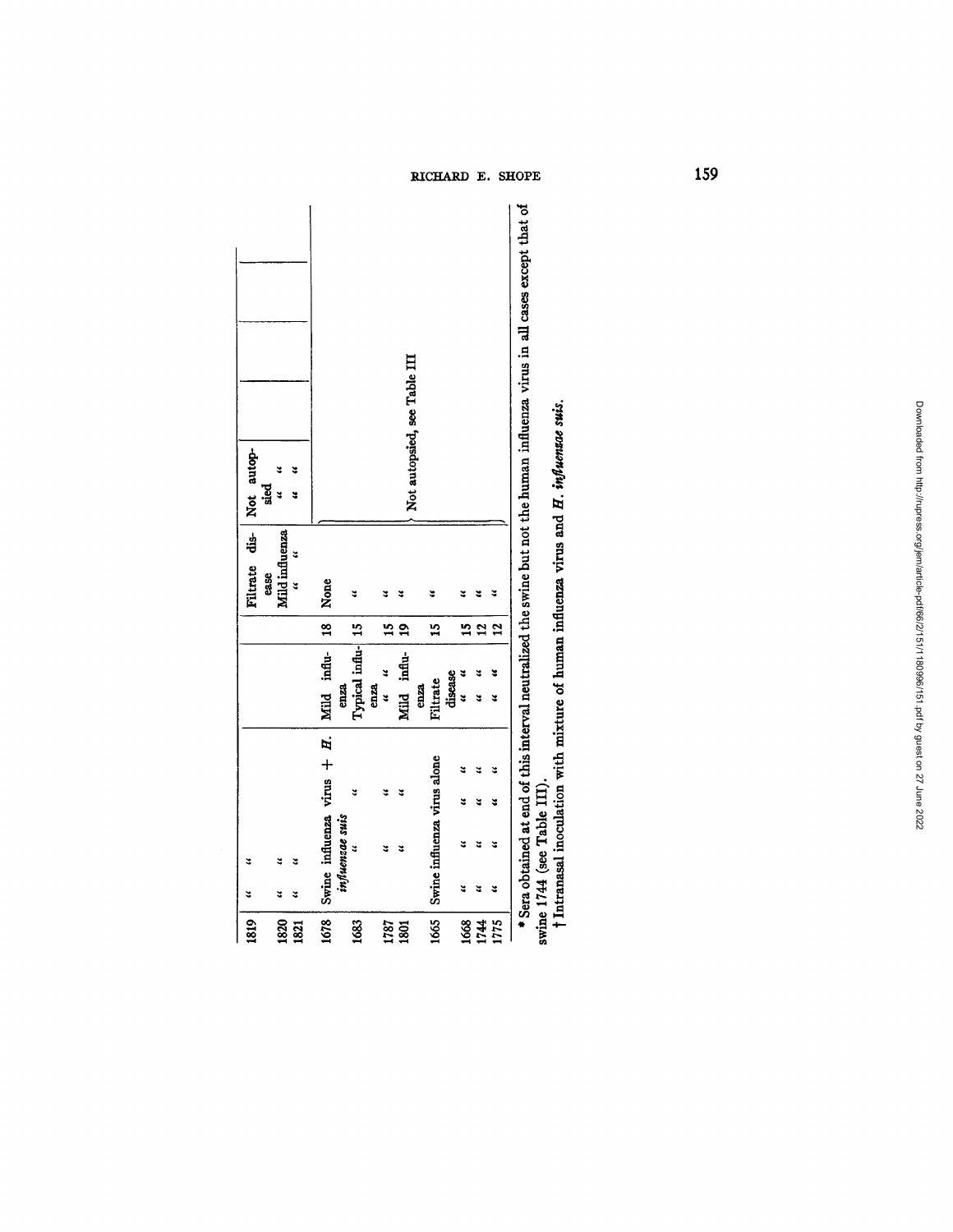#### TABLE III

### *Influence of Initial Virus Infection upon Subsequent Antibody Response to the Viruses of Human and Swine Influenza*

|              |             |  |                       | Serum tested for capacity to neutralize |   |                                                                           |  |
|--------------|-------------|--|-----------------------|-----------------------------------------|---|---------------------------------------------------------------------------|--|
|              |             |  | Swine influenza virus |                                         |   | Human influenza virus                                                     |  |
| Swine<br>No. | Serum drawn |  | in mouse No.          |                                         |   | Extent of pulmonary lesions   Extent of pulmonary lesions<br>in mouse No. |  |
|              |             |  |                       |                                         | 2 |                                                                           |  |

|  |  |              | (a) Initial infection. Human influenza virus: Reinoculated with swine influenza virus |  |  |
|--|--|--------------|---------------------------------------------------------------------------------------|--|--|
|  |  | intranasally |                                                                                       |  |  |

| 1819 | Normal                                                                   | $4+*$              | $4+$                      | $4+$              | $4+$                     | $4+$                  | $4+$              | $4 +$                        | $4+$          |
|------|--------------------------------------------------------------------------|--------------------|---------------------------|-------------------|--------------------------|-----------------------|-------------------|------------------------------|---------------|
|      | 12 days after initial infection                                          | $4+$               | $4+$                      | $4 +$             | $3+$                     | $\Omega$              | 0                 | $\Omega$                     | 0             |
|      | 12 days after reinoculation                                              | 0                  | 0                         | $\Omega$          | 0                        | $\Omega$              | 0                 | $\Omega$                     | 0             |
| 1820 | Normal                                                                   | $4+$               | $4+$                      | $4+$              | $4+$                     | $4+$                  | $4+$              | $4+$                         | $4+$          |
|      | 12 days after initial infection                                          | $4+$               | $4+$                      | $4+$              | $3+$                     | 0                     | 0                 | 0                            | 0             |
|      | 12 days after reinoculation                                              | $2+$               | $1+$                      | $1+$              | 0                        | 0                     | $\mathbf{0}$      | $\theta$                     | $\mathbf{0}$  |
| 1821 | Normal<br>12 days after initial infection<br>12 days after reinoculation | $4+$<br>$4+$<br>0  | $4+$<br>$4 +$<br>$\Omega$ | $4+$<br>$4+$<br>0 | $4+$<br>$4+$<br>$\Omega$ | $4+$<br>0<br>$\Omega$ | $4+$<br>$1+$<br>0 | $4+$<br>0<br>$\Omega$        | 0<br>$\bf{0}$ |
| 1645 | Normal<br>19 days after initial infection<br>11 days after reinoculation | $4+$<br>$4 +$<br>0 | $4+$<br>$4+$<br>0         | $4+$<br>$4+$<br>0 | $4+$<br>$\Omega$         | $4+$<br>0<br>$\Omega$ | $4+$<br>0<br>0    | $4+$<br>$\Omega$<br>$\Omega$ | $4+$<br>0     |
| 1657 | Normal                                                                   | $4+$               | $4+$                      | $4+$              | $4+$                     | $4+$                  | $4+$              | $4+$                         | $4+$          |
|      | 31 days after initial infection*                                         | $4+$               | $4+$                      | $4 +$             | $4+$                     | $\bf{0}$              | 0                 | $\Omega$                     | 0             |
|      | 11 days after reinoculation                                              | 0                  | 0                         | 0                 | o                        | $\Omega$              | $\Omega$          | $\Omega$                     | 0             |
| 1659 | Normal                                                                   | $4+$               | $4+$                      | $4+$              | $4+$                     | $4+$                  | $4+$              | $4+$                         | $4+$          |
|      | 31 days after initial infection*                                         | $4+$               | $4+$                      | $4 +$             | $4+$                     | 0                     | 0                 | 0                            | 0             |
|      | 11 days after reinoculation                                              | 0                  | $\Omega$                  | $\Omega$          | 0                        | 0                     | $\Omega$          | $\Omega$                     | 0             |
| 1750 | Normal                                                                   | $4+$               | $4+$                      | $4+$              | $4+$                     | $4+$                  | $4+$              | $4+$                         | $4+$          |
|      | 12 days after initial infection                                          | $4+$               | $4+$                      | $4+$              | $4 +$                    | 0                     | $\bf{0}$          | 0                            | 0             |
|      | 11 days after reinoculation                                              | 0                  | $\Omega$                  | $\Omega$          | 0                        | 0                     | $\Omega$          | 0                            | $\bf{0}$      |
| 1780 | Normal                                                                   | $4+$               | $4+$                      | $4+$              | $4+$                     | $4+$                  | $4+$              | $4+$                         | $4+$          |
|      | 12 days after initial infection                                          | $4+$               | $4+$                      | $4+$              | $4+$                     | 0                     | $1+$              | 0                            | 0             |
|      | 11 days after reinoculation                                              | $4+$               | $4+$                      | $4+$              | $4+$                     | 0                     | 0                 | $\Omega$                     | 0             |

\* 0 = mouse with no pulmonary lesions at autopsy.  $1+$  to  $4+$  = mice with progressive degrees of influenzal pneumonia; 4+ indicates a complete and fatal pneumonia.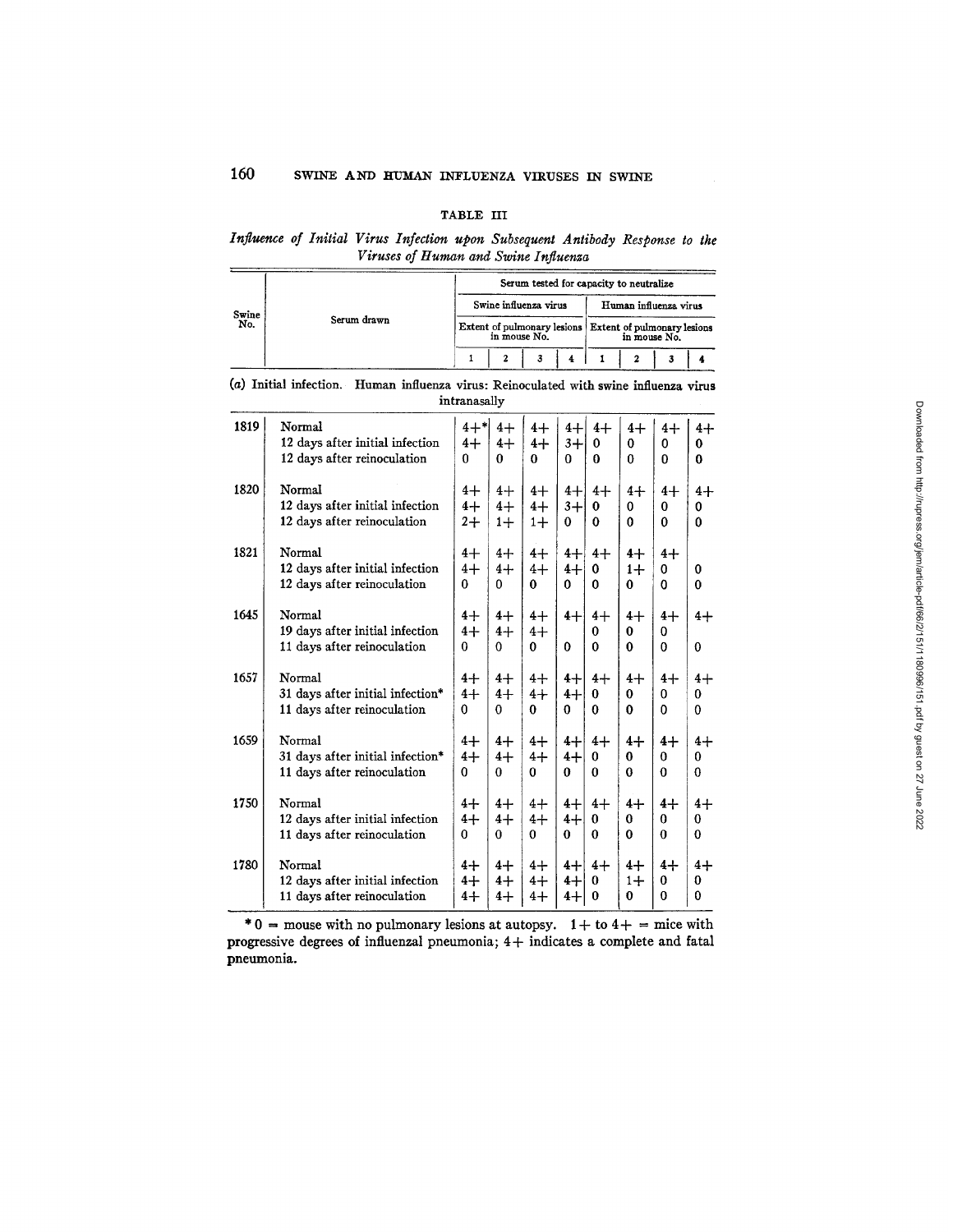|                     |                                                                                       |              |                                             | Serum tested for capacity to neutralize |      |      |              |                             |      |
|---------------------|---------------------------------------------------------------------------------------|--------------|---------------------------------------------|-----------------------------------------|------|------|--------------|-----------------------------|------|
|                     |                                                                                       |              | Swine influenza virus                       |                                         |      |      |              | Human influenza virus       |      |
| <b>Swine</b><br>No. | Serum drawn                                                                           |              | Extent of pulmonary lesions<br>in mouse No. |                                         |      |      | in mouse No. | Extent of pulmonary lesions |      |
|                     |                                                                                       | 1            | 2                                           | 3                                       | 4    | 1    | 2            | 3                           | 4    |
|                     | (b) Initial infection. Swine influenza virus: Reinoculated with human influenza virus | intranasally |                                             |                                         |      |      |              |                             |      |
| 1678                | Normal (not obtained)                                                                 |              |                                             |                                         |      |      |              |                             |      |
|                     | 22 days after initial infection                                                       | 0            | 0                                           | $\bf{0}$                                | 0    | $4+$ | $4+$         | $4+$                        | $4+$ |
|                     | 12 days after reinoculation                                                           | 0            | 0                                           | 0                                       | 0    | 0    | 0            | 0                           | 0    |
| 1683                | Normal                                                                                | $4+$         | $4+$                                        | $4+$                                    |      | $4+$ | $4+$         | $4+$                        | $4+$ |
|                     | 13 days after initial infection                                                       | 0            | 0                                           | 0                                       | 0    | $4+$ | $4+$         | $3+$                        | $3+$ |
|                     | 12 days after reinoculation                                                           | 0            | 0                                           | 0                                       | 0    | $4+$ | $3+$         | $3+$                        | $2+$ |
| 1787                | Normal                                                                                | $4+$         | $4+$                                        | $4+$                                    | $4+$ | $4+$ | $4+$         | $4+$                        | 4+   |
|                     | 13 days after initial infection                                                       | 0            | 0                                           | 0                                       | 0    | $4+$ | $4+$         | $4+$                        | $2+$ |
|                     | 12 days after reinoculation                                                           | 0            | Û                                           | 0                                       | 0    | $2+$ | $2+$         | 2+                          | $2+$ |
| 1801                | Normal (not obtained)                                                                 |              |                                             |                                         |      |      |              |                             |      |
|                     | 16 days after initial infection                                                       | 0            | 0                                           | 0                                       | 0    | $4+$ | $4+$         | $4+$                        | $4+$ |
|                     | 12 days after reinoculation                                                           | 0            | $\mathbf{0}$                                | 0                                       | 0    | $4+$ | $4+$         | $4+$                        | $4+$ |
| 1665                | Normal                                                                                | $4+$         | $4+$                                        | 4+                                      | $4+$ | $4+$ | $4+$         | $4+$                        | $4+$ |
|                     | 14 days after initial infection                                                       | 0            | 0                                           | 0                                       |      | $4+$ | $4+$         | $4+$                        | $4+$ |
|                     | 12 days after reinoculation                                                           | 0            | 0                                           | 0                                       | 0    | $1+$ | $1+$         | $1+$                        | $1+$ |
| 1668                | Normal                                                                                | $4+$         | $4 +$                                       | $4+$                                    | $4+$ | $4+$ | $4+$         | $4+$                        | $4+$ |
|                     | 14 days after initial infection                                                       | 0            | 0                                           | 0                                       |      | $4+$ | $4+$         | $4+$                        | $3+$ |
|                     | 12 days after reinoculation                                                           | 0            | $\Omega$                                    | 0                                       | 0    | $4+$ | $3+$         | $3+$                        | $2+$ |
| 1744                | Normal                                                                                | $4+$         | $4+$                                        | $4+$                                    | $4+$ | $4+$ | $4+$         | $4+$                        | $4+$ |
|                     | 12 days after initial infection                                                       | 0            | 0                                           | 0                                       | 0    | $3+$ | $2+$         | $2+$                        | $1+$ |
|                     | 11 days after reinoculation                                                           | 0            | $\bf{0}$                                    | 0                                       | 0    | $3+$ | $2+$         | $2 +$                       | $2+$ |
| 1775                | Normal                                                                                | $4+$         | $4+$                                        | $4+$                                    | $4+$ | 4+   | $4+$         | $4+$                        | $4+$ |
|                     | 12 days after initial infection                                                       | 0            | 0                                           | 0                                       | 0    | 4+   | $4+$         | $4+$                        | $3+$ |
|                     | 11 days after reinoculation                                                           | $\bf{0}$     | $\bf{0}$                                    | 0                                       |      | $4+$ | $4+$         | $4+$                        | $3+$ |

TABLE *III--Concluded* 

that the virus alone is little if any less effective in achieving immunity than is a mixture of virus and  $H.$ *influenzae suis.* The cross-immunity to human influenza infection conferred by the porcine agent is not

4+

 $^{4+}$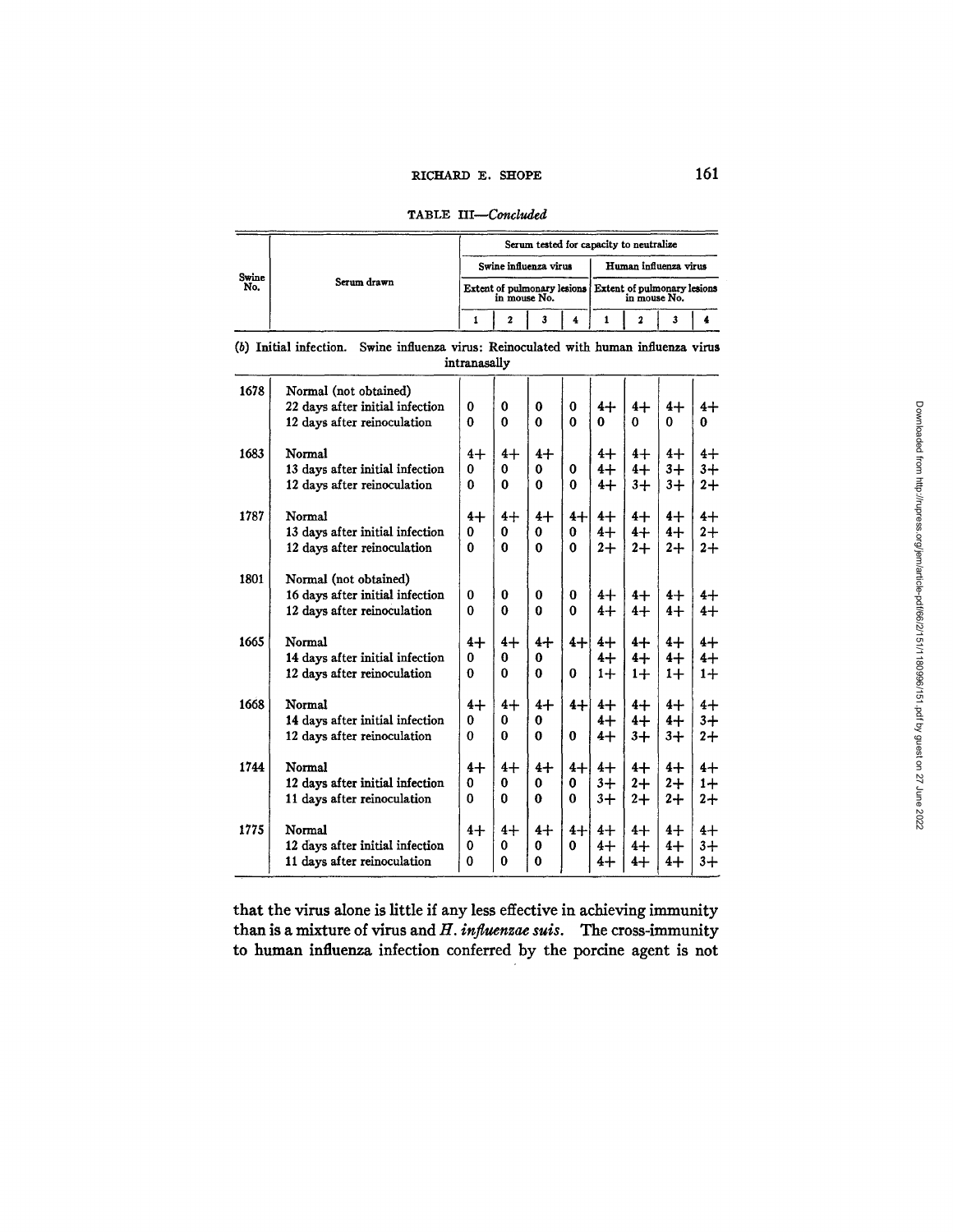usually associated with demonstrable virus-neutralizing antibodies for the human virus. Of the 14 swine studied, the serum of only 1 (swine 1744), obtained just prior to the test for immunity to human influenza infection, exerted any neutralizing effect on the human virus. The remaining 13 sera, although neutralizing swine virus completely, were devoid of neutralizing activity for the human agent.

### *Influence of Initial Virus Infection upon Subsequent Antibody Response to the Viruses of Human and Swine Influenza*

In order to determine whether swine would develop neutralizing antibodies for either swine or human influenza virus, when inoculated intranasally with these agents following recovery from an initial infection in which the heterologous virus had been employed, the following experiments were carried out.

Eight swine recovered from infection with either human influenza virus alone or a mixture of human influenza virus and *H. influenzae suis* were reinoculated intranasally with a mixture of swine influenza virus and *H. influenzae suis.* Some proved clinically immune and others not, as recorded in Table I. 11 or 12 days after reinoculation they were bled and the serum then obtained, together with that secured before and following recovery from their initial infection, was tested for the presence of neutralizing antibodies for the swine and human viruses by the usual technique (12).

Eight further swine recovered from infection with swine influenza or swine influenza virus alone were reinoculated intranasally with a mixture of human influenza virus and *H. influenzae suis.* All proved clinically immune, as recorded in Table II. Like those in the preceding group, they were bled 11 or 12 days after reinoculation and the serum obtained, together with that drawn before and following recovery from their initial infection, was tested for neutralizing antibodies against both viruses. The results of the tests of these 2 groups of swine sera are outlined in Table III. Since the development of neutralizing antibodies for either swine or human influenza virus was independent of whether or not *H. influenzae suis* had accompanied the virus in the infection, no distinction is made in the table between the animals initially infected with virus alone and those infected with a mixture of virus and bacterium.

As shown in the table, it was found that the sera of all 8 swine, obtained following recovery from an initial infection with human influenza virus, neutralized the human but not the swine agent. Reinoculation of these animals intranasally with swine influenza virus resulted in the appearance, in sera obtained 11 or 12 days later, of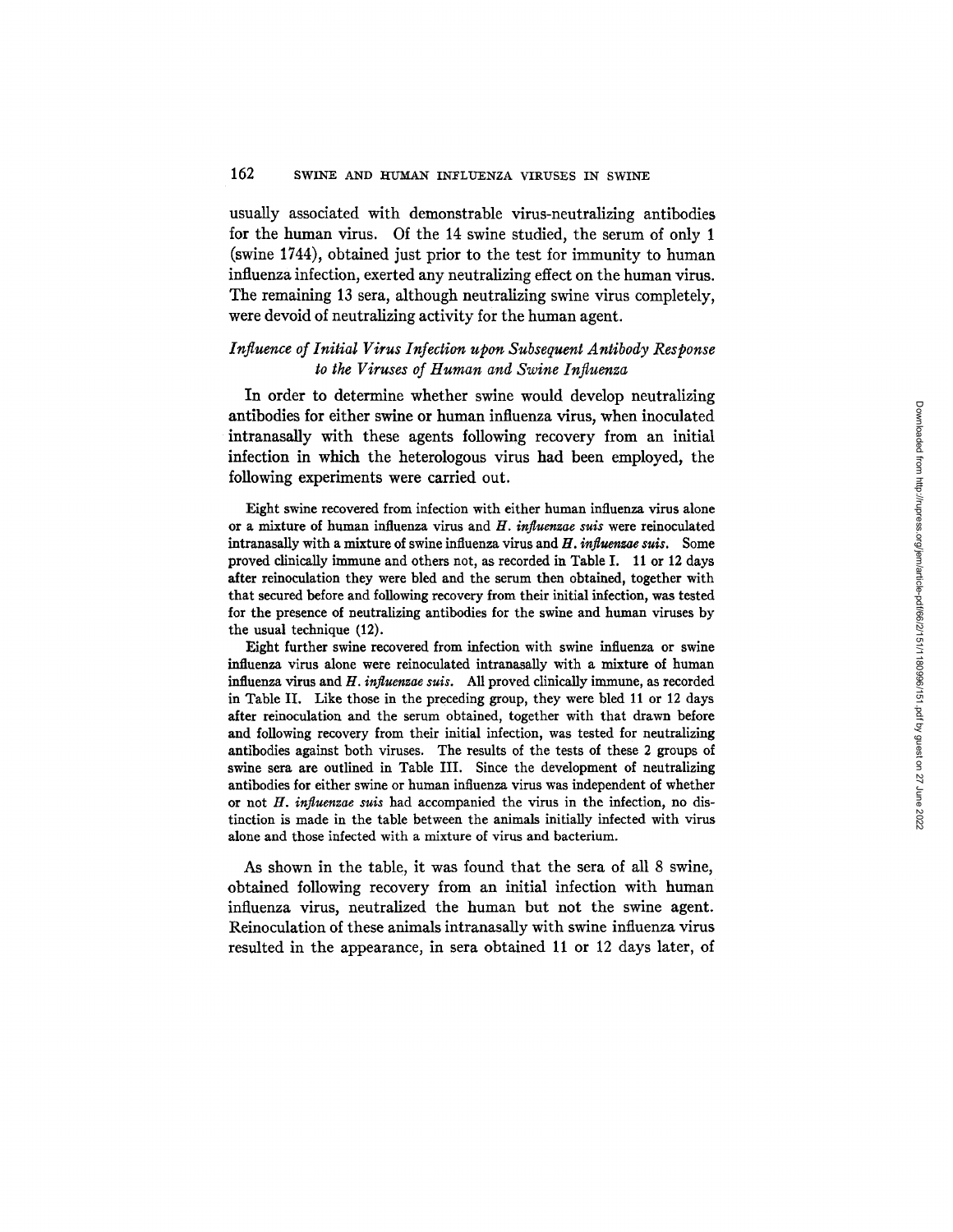antibodies neutralizing the swine virus completely in 6 of the 8 cases. In the serum of 1 animal (swine 1820) a weaker titer of swine virus antibody appeared, while in the serum of the remaining animal (swine 1780) no swine virus-neutralizing antibodies were demonstrated. Antibodies developed independently of whether or not the animals exhibited recognizable clinical manifestations of infection following reinoculation with swine influenza.

The results obtained in studies with sera of swine initially infected with swine influenza virus and reinoculated intranasally with the human agent were quite different from those just described. Only 1 (swine 1678) of the 8 swine developed antibodies which completely neutralized the human virus. 2 others (swine 1667 and 1787) developed antibodies which neutralized partially under the conditions of the test. The sera of the remaining 5 swine failed to show a significant increase in neutralizing antibodies for the human virus. Swine *1744,*  whose serum drawn before reinoculation with the human virus partially neutralized, still only partially neutralized afterwards.

It seems clear from the experiments just described that the swine and human influenza viruses influence the subsequent immunological reactivity of swine in differing fashions. To summarize, swine recovered from infection with swine influenza virus are not only immune to the human influenza virus but usually fail to develop specific virusneutralizing antibodies for it following intranasal inoculation. Swine recovered from initial infection with human influenza virus, on the other hand, may or may not prove immune to swine influenza, but whether or not immune, usually elaborate swine influenza virusneutralizing antibodies.

## *The Antibody Response of Swine Influenza-Convalescent Swine to Human Influenza Virus Administered Intramuscularly*

There were two obvious possible explanations for the general failure of swine influenza-recovered swine to develop neutralizing antibodies for the human influenza virus following intranasal inoculation. First, the immunity conferred by a previous infection with the swine virus might be of such a nature as to render the respiratory tract mucosa actually impermeable to the human virus. If this were the case and human virus were completely prevented from invading susceptible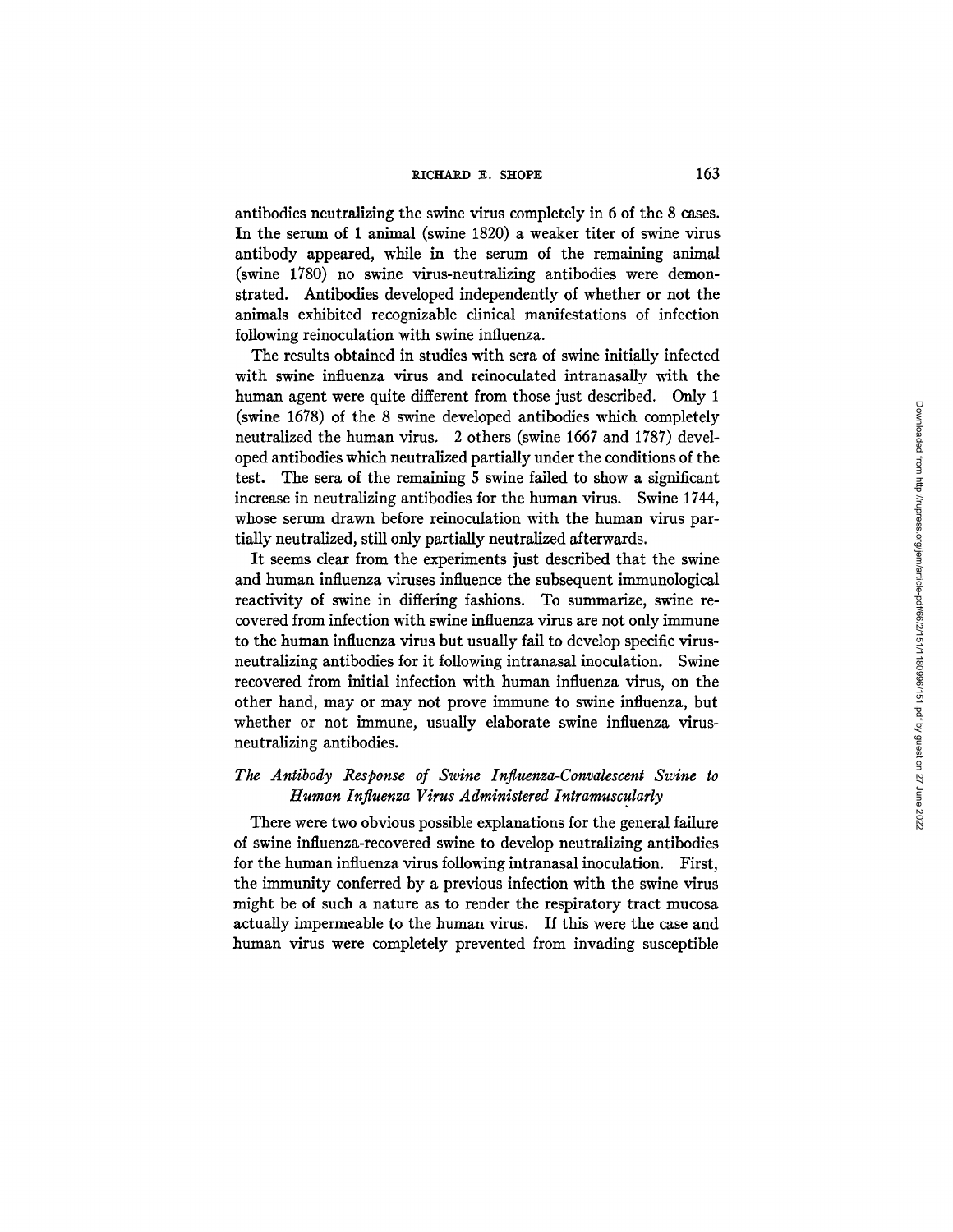### 164 SWINE AND HUMAN INFLUENZA VIRUSES IN SWINE

cells, one should not expect an antibody response. Second, previous infection with swine virus might, in some manner, have interfered with or exhausted the mechanism responsible for the elaboration of neutralizing antibodies for the closely related human virus. In this

### TABLE IV

*Antibody Response of Swine Influenza-Convalescent Swine to Human Influenza Virus Administered Intramuscularly* 

|       |             |                       | Serum tested for capacity to neutralize                                              |
|-------|-------------|-----------------------|--------------------------------------------------------------------------------------|
| Swine |             | Swine influenza virus | Human influenza virus                                                                |
| No.   | Serum drawn |                       | Extent of pulmonary lesions Extent of pulmonary lesions<br>in mouse No. in mouse No. |
|       |             |                       |                                                                                      |

Initial infection. Swine influenza virus: Reinoculated with human influenza virus intramuscularly

| 1893 | Normal                          | $4 +$ *  | $4+$         | $4+$         |          | $4+$     | $4+$ | $3+$    |    |
|------|---------------------------------|----------|--------------|--------------|----------|----------|------|---------|----|
|      | 13 days after initial infection | 0        | 0            | 0            |          | $1+$     | $2+$ | $1+$    |    |
|      | 11 days after reinoculation     | 0        | $\mathbf{0}$ | $\mathbf{0}$ |          | $1+$     | 0    | $1+$    |    |
| 1894 | Normal                          | $4+$     | $4+$         | $4+$         |          | $4+$     | $4+$ | $4+$    |    |
|      | 13 days after initial infection | 0        | 0            | 0            |          | $4+$     | $4+$ | $4+$    |    |
|      | 11 days after reinoculation     | 0        | 0            | 0            |          | 0        | 0    | 0       |    |
| 1895 | Normal                          | $4+$     | $4+$         | $4+$         |          | $^{4+}$  | $4+$ | $4+$    |    |
|      | 13 days after initial infection | 0        | 0            | 0            |          | $4+$     | $4+$ | $4+$    |    |
|      | 12 days after reinoculation     | 0        | Ω            | $\Omega$     |          | 0        | 0    | 0       |    |
| 1897 | Normal                          | $4+$     | $^{4+}$      | $4+$         |          | $4+$     | $4+$ | $4+$    |    |
|      | 13 days after initial infection | 0        | 0            | 0            |          | $4+$     | $4+$ | $4+$    |    |
|      | 12 days after reinoculation     | $\bf{0}$ | 0            | 0            |          | $1+$     | $1+$ | 0       |    |
| 1809 | Normal (not obtained)           |          |              |              |          |          |      |         |    |
|      | 12 days after initial infection | 0        | 0            | 0            | 0        | $4+$     | $4+$ | $^{4+}$ | 4+ |
|      | 11 days after reinoculation     | 0        | 0            | 0            | $\bf{0}$ | $\bf{0}$ | 0    | 0       | 0  |

\* 0 = mouse with no pulmonary lesions at autopsy.  $1+$  to  $4+$  = mice with progressive degrees of influenzal pneumonia; 4+ indicates a complete and fatal pneumonia.

event, even though human virus did penetrate the respiratory tract mucosa, it would be incapable of eliciting a specific antibody response. The following experiments were conducted in an attempt to determine the applicability of the second hypothesis.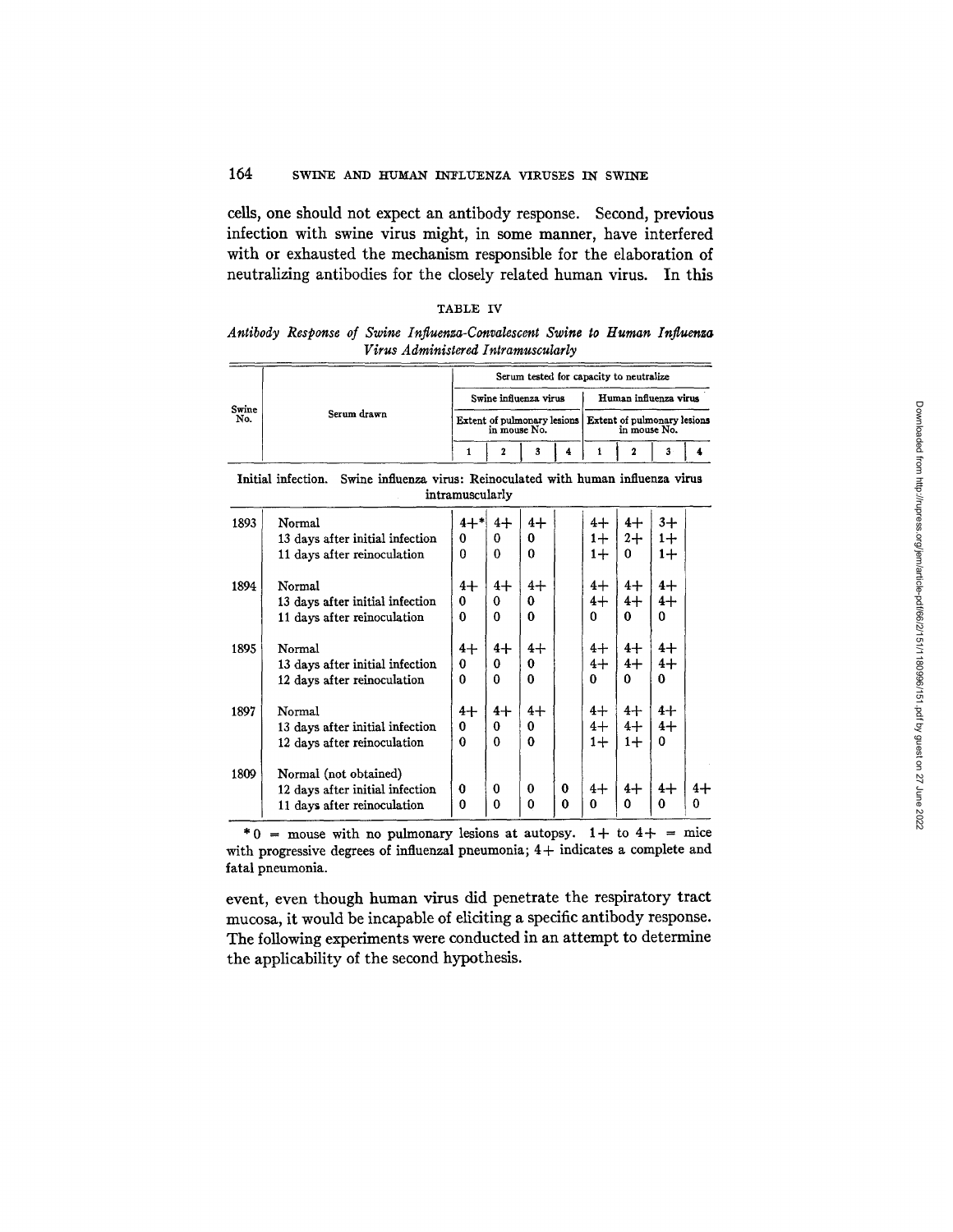#### $RICHARD E. SHOPE$  165

Five swine were infected in the usual way with swine influenza. After recovery they were reinoculated with human influenza virus, but, instead of administering the virus intranasally as in the experiments outlined in Table III, it was given intramuscularly. The animals exhibited no evidence of illness and after a period of observation of 11 or 12 days were bled. Serum obtained at this time, together with that secured before and after the swine influenza infections, was tested for the presence of neutralizing antibodies for the swine and human influenza viruses. The results of these neutralization experiments are given in Table IV.

As shown in Table IV, 3 of the 5 swine influenza-immune swine, inoculated intramuscularly with human influenza virus, developed antibodies which completely neutralized the human virus; 1 animal, swine 1897, developed antibodies which neutralized partially; while the 5th animal, swine 1893, neutralized the human virus partially both before and after its intramuscular injection.

These experiments indicate that the usual failure of intranasally administered human influenza virus to elicit specific neutralizing antibodies in swine influenza-recovered swine is not due to interference with or exhaustion of the mechanism responsible for antibody elaboration.

#### DISCUSSION

It has been found that swine recovered from infection with swine influenza or swine influenza virus alone are usually immune to infection with a mixture of human influenza virus and *H. influenzae suis,*  and that they rather promptly render human virus, administered intranasaily, non-demonstrable. This cross-immunity is not associated with the presence of demonstrable neutralizing antibodies for the human virus in the sera of the immune animals. Furthermore, antibodies for the human virus usually fail to develop even after reinoculation intranasally with that agent. Swine immune to human influenza infection, by virtue of a previous attack of swine influenza, thus behave towards the human virus much like naturally refractory animals in that they are resistant to infection without possessing virus-neutralizing antibodies, they do not permit the establishment in the respiratory tract of virus given intranasally, and they usually fail to develop virus-neutralizing antibodies following intranasal inoculation.

Antibodies against human influenza virus do appear, however, in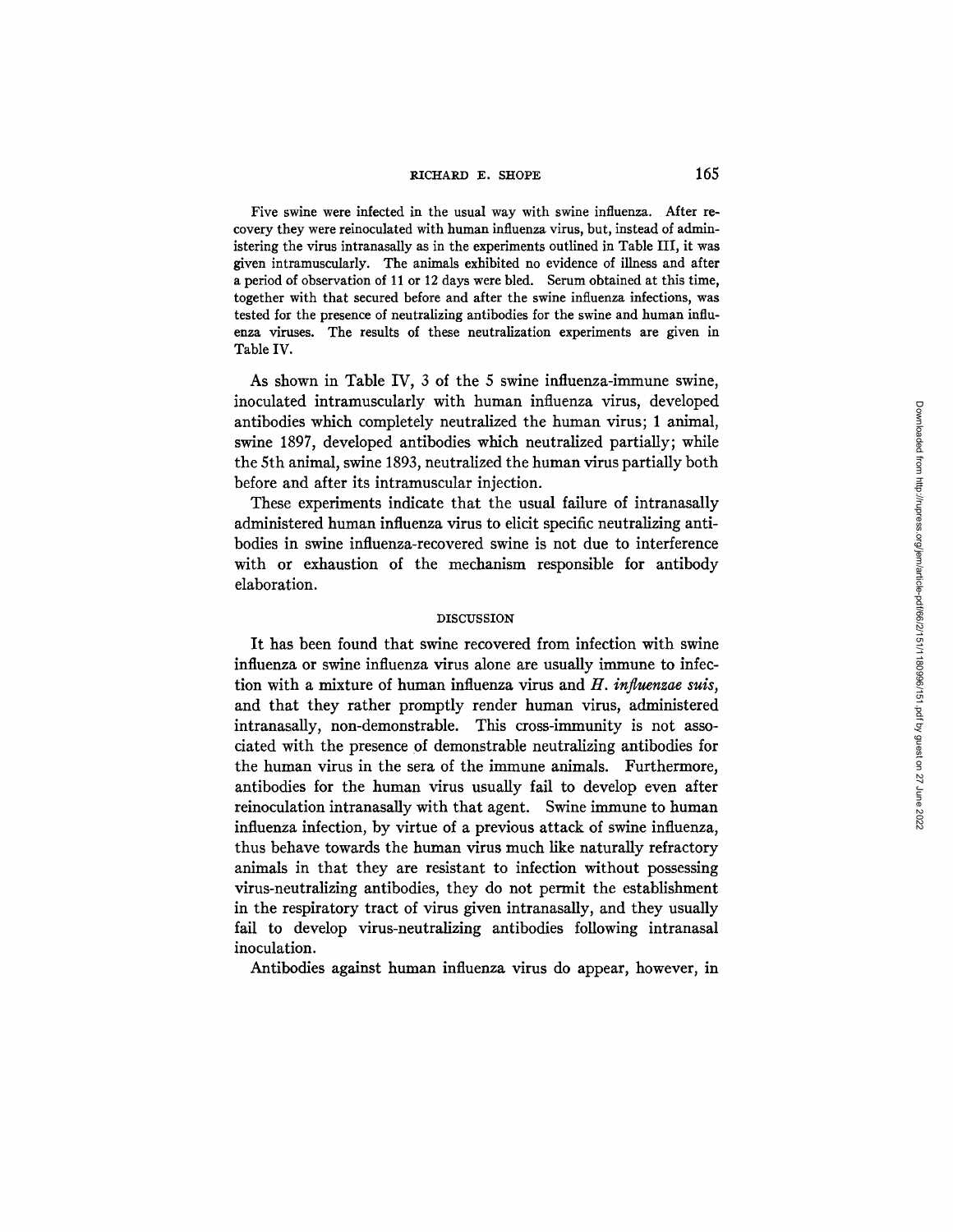the sera of swine influenza-immune swine to which the human virus is given intramuscularly. This indicates that their failure to appear after intranasal inoculation is not due to interference, by previous swine virus infection, with the mechanism responsible for antibody elaboration. Rather it suggests that the failure may have resulted from inability of the virus to penetrate the respiratory tract mucosa deeply enough to produce an antibody response. It seems likely that, in swine, the cross-immunity to human influenza virus established by previous infection with swine influenza virus is the result of an acquired barrier to the entrance of human virus into the respiratory tract mucosa.

The cross-immunity conferred against swine influenza by the human influenza virus differs from that in the reverse direction just discussed, and here the association of *H. influenzae suis* in the initial infection is important. Swine recovered from infection with a mixture of human influenza virus and  $H$ . *influenzae suis* are usually immune to swine influenza, while those whose initial infections have been with the human virus alone are usually still susceptible to swine influenza, although they develop milder attacks than the control animals. Furthermore, while the pneumonias exhibited by these non-immune swine at autopsy are qualitatively similar to those seen in swine influenza in fully susceptible animals, swine influenza virus is either not demonstrable or is present only in low concentration in the turbihates and lungs. This finding is in striking contrast to the uniformity with which virus is demonstrable in the lungs and turbinates of the control swine.

Antibodies capable of neutralizing swine influenza virus are not present in the sera of animals recovered from human influenza, but they do appear in the sera of most such swine following reinoculation with swine influenza, and this even in the absence of clinical manifestations of infection. The finding indicates that the immunity to swine virus conferred by previous infection with the human agent is not of such a nature as to give rise to a barrier to virus invasion in the respiratory tract mucosa of the apparently immune host.

The fact that the respiratory tract mucosas of swine still let swine influenza virus through after recovery from infection with the human virus may explain why infection with a mixture of human virus and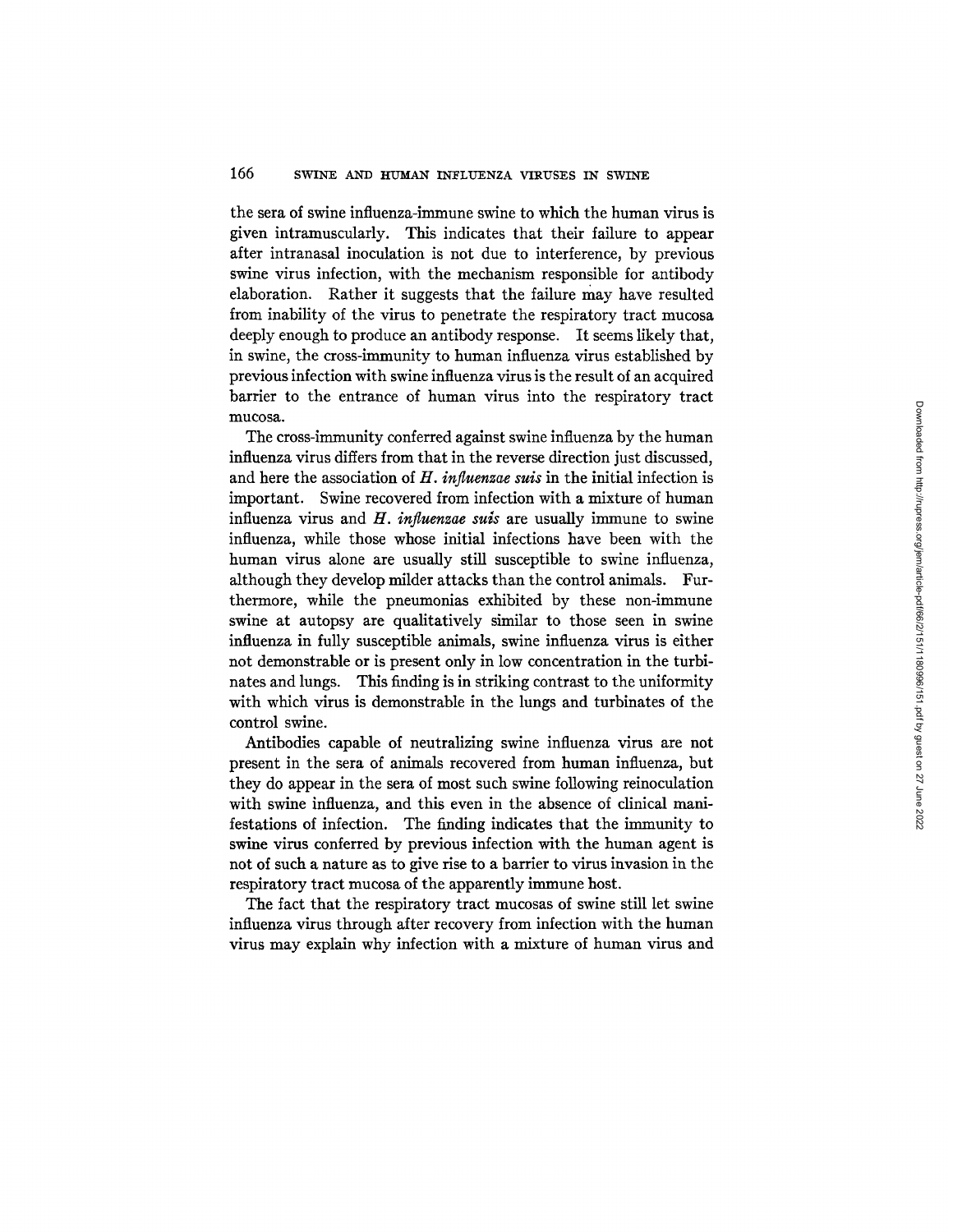bacterium gives a better immunity to swine influenza than does infection with human virus alone. Swine initially infected with a mixture of human influenza virus and *H. influenzae suis* develop an immunity to both agents: immunity to the human virus is evidenced by the appearance of specific neutralizing antibodies, while immunity to  $H$ . *influenzae suis* is indicated by the failure of this bacterium to become established in the lower respiratory tract upon reinoculation with swine influenza. Swine initially infected with human influenza virus alone, on the other hand, become immune only to this virus. When later inoculated intranasally with a mixture of swine influenza virus and *H. influemae suis* the animals immune to both the human virus and *H. influenzae suis* have only the heterologous virus with which to deal. The swine virus in these cases, to judge by the formation of swine virus-neutralizing antibodies, invades the tissues of the respiratory tract and persists for a short time at least. That it is rather promptly inactivated, however, probably through an immunity mechanism established as a result of previous infection with the closely related human virus, is indicated by the fact that, in animals that remain free of symptoms, no swine virus can be demonstrated in the turbinates or lung even 3 days after inoculation. The swine show no clinical or postmortem evidence of this evanescent virus infection and thus, like ferrets and mice, appear to possess a perfect cross-immunity. On the other hand, swine immune only to the human virus cannot usually adequately resist this transitory infection with the swine influenza virus when a concomitant *H. influenzae suis* infection is added. Even here, however, the virus component is rapidly destroyed in the influenzal lesions it has initiated, as evidenced by its complete absence, or presence only in low concentration, in the turbinates and lungs as early as the 3rd day after infection.

To judge from the two instances in which swine were given 2 intranasal injections of human influenza virus alone, repeated inoculations with the human virus enhance the effectiveness of the cross-immunity defense mechanism against swine influenza.

It seems likely, from the experiments discussed, that the crossimmunity shown by swine recovered from infection with the viruses of human and swine influenza, respectively, may be due to different mechanisms. Animals convalescent from swine influenza are immune